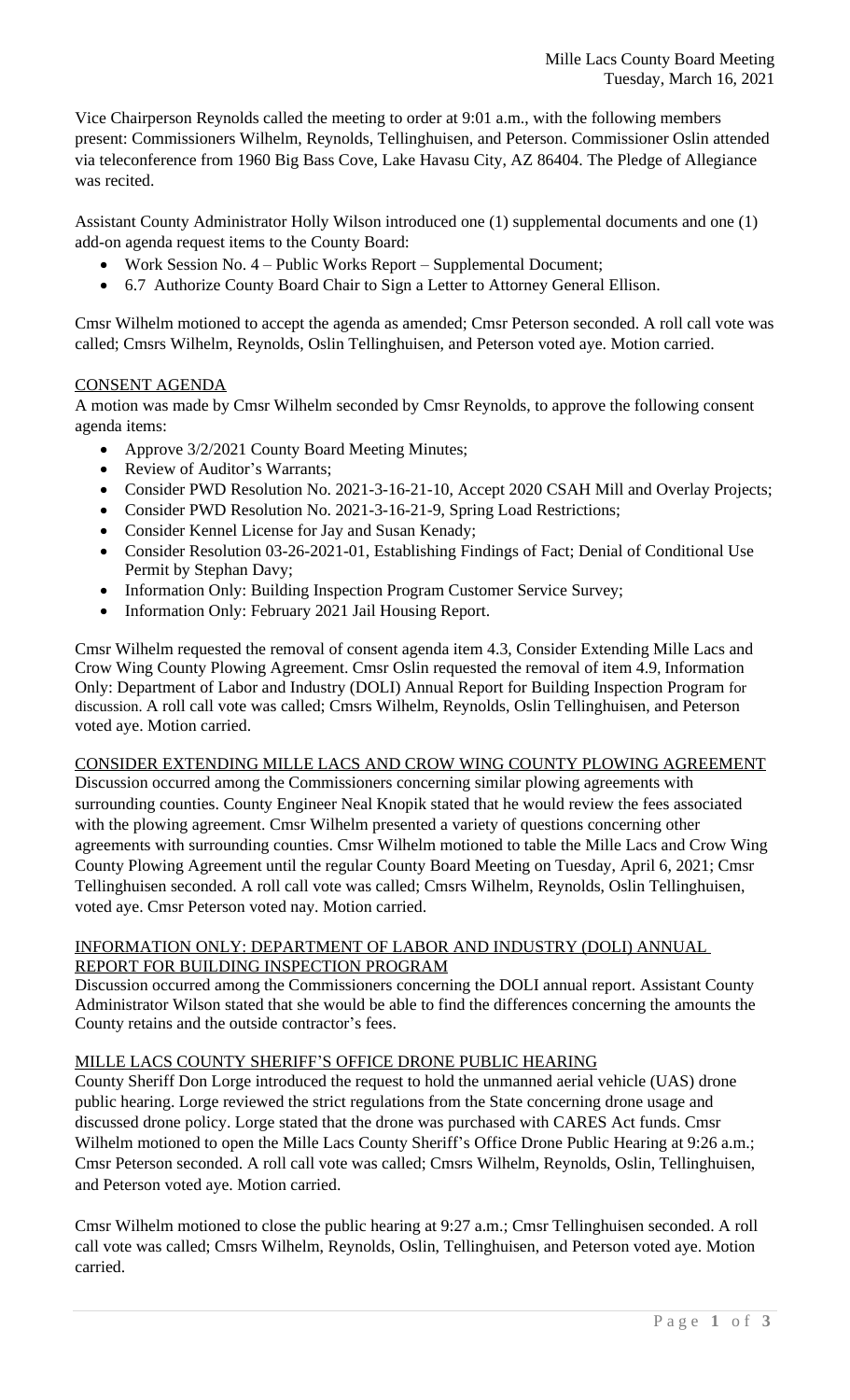The Chairperson recessed the meeting at 9:28 a.m.; the meeting reconvened at 9:33 a.m.

## CONSIDER THE JAIL PLUMBING AND FLOOR REPAIR

Facilities Operations Manager Noelan Lange introduced the request for the jail plumbing and floor repair project. Lange recommended accepting the quote received from Beckers Flooring for the floor repair and accepting the quote from St. Cloud Refrigeration for the plumbing repair. Cmsr Peterson motioned to approve the quotes received from St. Cloud Refrigeration and Beckers Flooring for the Jail Plumbing and Floor Repair; Cmsr Wilhelm seconded. A roll call vote was called; Cmsrs Wilhelm, Reynolds, Oslin, Tellinghuisen, and Peterson voted aye. Motion carried.

### CONSIDER 2021 QUALITY POWER SOLUTIONS MAINTENANCE AGREEMENT AND BATTERY REPLACEMENT PROPOSAL

Facilities Operations Manager Lange presented the 2021 Quality Power Solutions Maintenance Agreement and battery replacement proposal. Cmsr Wilhelm motioned to approve the 2021 Quality Power Solutions Maintenance Agreement and the HCH Battery Replacement; Cmsr Tellinghuisen seconded. A roll call vote was called; Cmsrs Wilhelm, Reynolds, Oslin, Tellinghuisen, and Peterson voted aye. Motion carried.

#### CONSIDER RESOLUTION NO. 03-16-2021-02, PLANNING BOUNDARY ESTABLISHMENT FOR 1W1P PROGRAMS FOR THE MISSISSIPPI RIVER SARTEL AND MISSISSIPPI RIVER ST. CLOUD WATERSHEDS

Environmental Resources Director Chris Berg discussed the proposition to split the watershed into two separate watershed segments. Cmsr Peterson expressed his concern regarding the watershed split and the County's association. SWCD Director Susan Shaw explained the split and the Mille Lacs SWCD's support of the proposed split. Cmsr Oslin motioned to deny the adoption of Resolution No. 03-16-2021- 02, Planning boundary establishment for 1W1P programs for the Mississippi River Sartell and Mississippi River St. Cloud Watersheds; Cmsr Peterson seconded. A roll call vote was called; Cmsrs Wilhelm, Reynolds, Oslin, Tellinghuisen, and Peterson voted aye. Motion carried.

## CONSIDER RESOLUTION NO. 03-16-2021-03, SUPPORT MISSISSIPPI RIVER ST. CLOUD MAJOR WATERSHED ONE WATERSHED, ONE PLAN PROJECT

Environmental Resources Director Berg stated that this resolution would be a follow-up if the watershed is indeed split. This resolution would be an invitation to respond to the grant application process. SWCD Director Susan Shaw explained the differences between the initial resolution and this secondary resolution. Cmsr Peterson motioned to deny the adoption of Resolution No. 03-16-2021-03, Support Mississippi River St. Cloud major watershed one watershed, one plan project; Cmsr Oslin seconded. A roll call vote was called; Cmsrs Wilhelm, Reynolds, Oslin Tellinghuisen, and Peterson voted aye. Motion carried.

## CONSIDER HIGHWAY 169 LETTER OF SUPPORT

Assistant County Administrator Wilson stated that the proposed letter of support would support intersection improvements to assist with traffic congestion on Highway 169. Discussion occurred among the Commissioners concerning the Highway 169 corridor. Cmsr Wilhelm motioned to approve the Highway 169 Letter of Support; Cmsr Peterson seconded. A roll call vote was called; Cmsrs Wilhelm, Reynolds, Oslin Tellinghuisen, and Peterson voted aye. Motion carried.

## APPROVE AGREEMENT FOR EXECUTIVE RECRUITMENT SERVICES

Assistant County Administrator Wilson discussed the executive recruitment services proposals. Three responses were received from four (4) organizations. Wilson stated that the consultant would speak with the County Board to determine if a County Administrator or a County Coordinator would be preferred; once verified, the organization would then proceed with hiring an individual for the proposed position. Wilson recommended going with DDA Human Resources, Inc. proposal. Wilson noted that the County is looking to have a qualified applicant hired by August 15, 2021. Cmsr Peterson motioned to approve the Baker Tilly Agreement for Executive Recruitment Services; Cmsr Tellinghuisen seconded. A roll call vote was called; Cmsrs Wilhelm, Reynolds, Tellinghuisen, and Peterson voted aye. Cmsr Oslin voted nay. Motion carried.

#### AUTHORIZE COUNTY BOARD CHAIR TO SIGN A LETTER TO ATTORNEY GENERAL ELLISON

Assistant County Administrator Wilson presented the proposed letter to Attorney General Ellison's office thanking the Attorney General for the previous meeting and requesting a follow-up meeting.